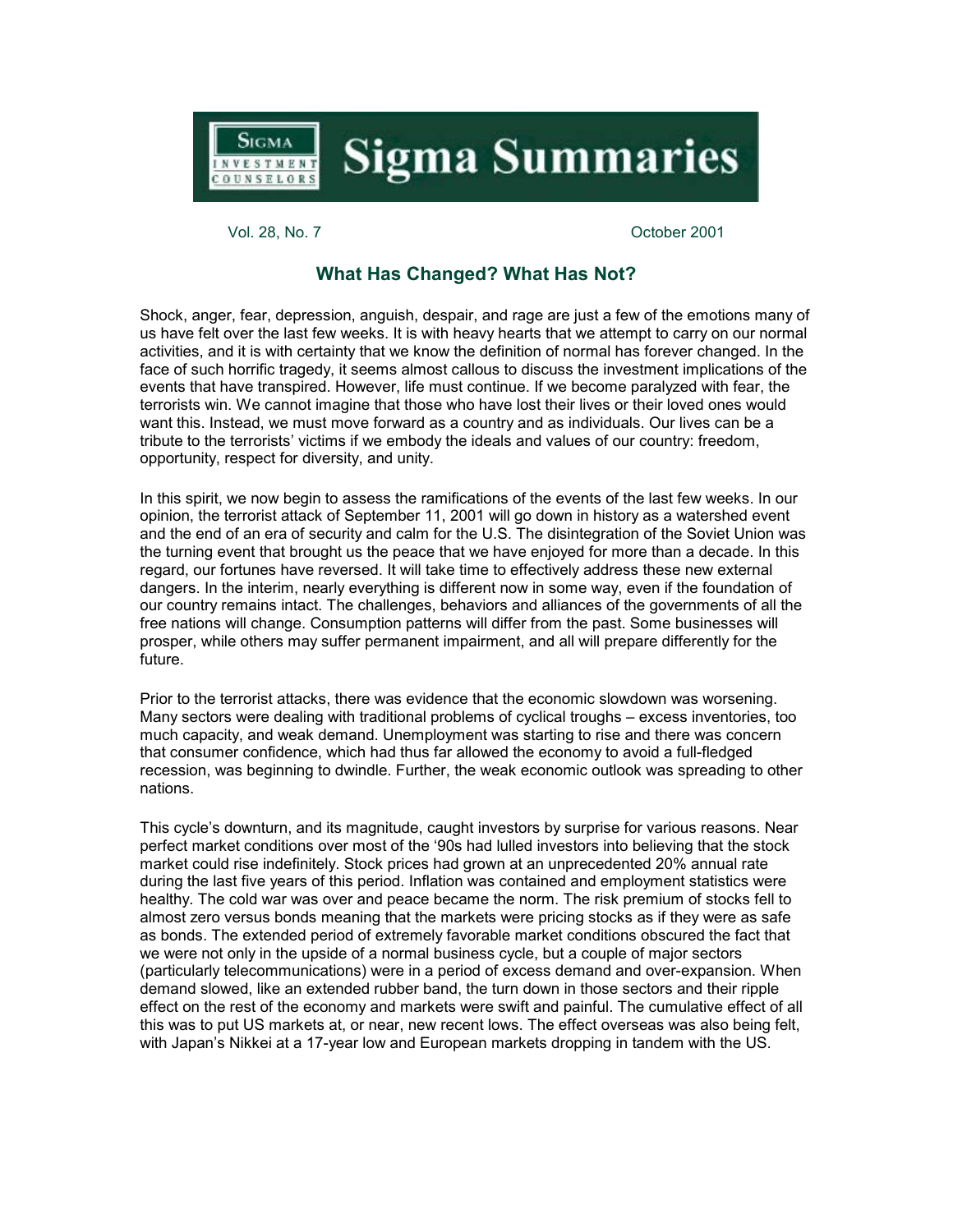## **What Has Changed?**

We believe the terrorist attacks will result in many changes. On a near term basis, the attacks have accelerated the deterioration in the economy and corporate profits as a result of the immediate business interruption. They may also lead to a more protracted downturn if consumer confidence, which plunged right after the attacks, does not rebound. Lower oil prices and huge home equity refinancing at attractive interest rate levels may restore some lost consumer confidence, but higher unemployment levels will clearly be an offsetting factor.

On a longer-term basis we must assess the implications of the U.S. and, indeed, all of free civilization being at war. Wartime economies are different from peacetime economies. The President, as we have already witnessed, is likely to enjoy the kind of bi-partisan support that is common in times of national crisis. This may allow for the pushing through of a pro-business political agenda even in matters unrelated to the crisis. Fiscal spending is likely to be aggressive, serving to grease the wheels of a sustained economic recovery, perhaps sometime next year. Further monetary stimulus, beyond the Fed's announced rate cut before the market reopened after the terrorist attacks, should also revive economic growth. This longer-term prognosis assumes no future terrorist attacks. Additional disastrous attacks would, no doubt, severely undermine consumer confidence.

It is expected that the public sector's role in the economy will increase after falling from over 20% of gross domestic product (GDP) in 1990 to 17% in 2000. It is safe to assume that government spending on defense will be adjusted to a higher level for the foreseeable future. It had fallen to 3% of GDP from 5% over the last decade.

It is likely that we will battle Afghanistan. It is possible we will also attack Iraq. These kinds of confrontations will require spending on tanks, planes, and missiles. However, the war itself will be against an organization that does not belong to a nation-state. To fight this war, we must also increase spending on intelligence.

The real effect of this spending will be determined by how it is financed. Most likely, the surplus we were counting on will disappear. Social Security will be harder to fund, so it is possible the retirement age may increase or the benefits decrease. Another possibility is that some government spending may be cut to finance the increase in military spending. It is possible that the arsenal needed for this type of war will cost less than more conventional wars. Still, history suggests that more spending (and/or more tax breaks) is more probable than fiscal restraint.

As the pendulum swings back to the public sector, there will be economic consequences. On the margin, investment in security will take place at the expense of productivity enhancing investments. This ultimately will result in a reduction of long-term economic growth. In fact, the emphasis on security of all kinds (of people, property, and information) and the costs associated with lost time and other dislocations also will result in reduced productivity and slower economic growth.

This has implications for the equity markets. The valuations placed on securities are a function of the level of inflation (lower inflation leads to higher valuations), the rate of growth of corporate earnings, and the risk premium over bonds. Valuations have been at the high end of their historical norm for the last few years. Slower growth would imply lower valuations. So would higher inflation if it results from the increased monetary and fiscal stimulus. More risk-averse investors in the future also would imply lower valuations.

We believe that economic growth is likely to be much slower than the torrid pace of the late 90s, once it rebounds from its current deterioration. Longer- term, the innovation that evolves from our current malaise due to the resiliency and ingenuity of the American people may amaze us. Fortunately, our monetary leaders are cognizant of the inflationary implications of a guns and